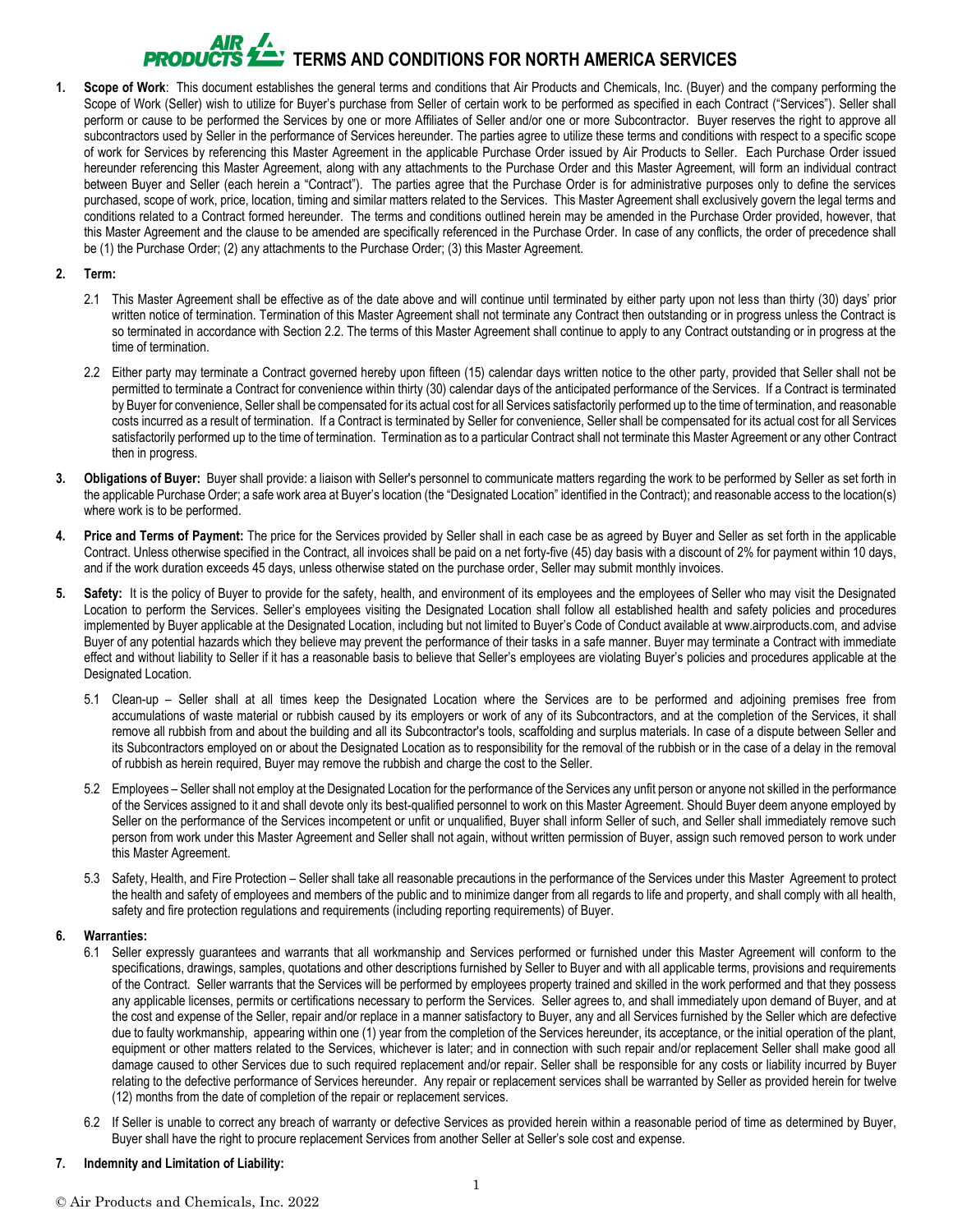- 7.1 SELLER SHALL INDEMNIFY AND DEFEND BUYER, AND ITS RESPECTIVE PARENT, SUBSIDIARIES, AFFILIATES, DIRECTORS, OFFICERS, EMPLOYEES AND REPRESENTATIVES (THE "INDEMNIFIED PARTIES") AND HOLD EACH OF THEM HARMLESS FROM ANY AND ALL LOSS, LIABILITY, FINE, PENALTY, CHARGE, COST, EXPENSE, CLAIM, ACTION OR SUIT, INCLUDING ATTORNEYS' FEES AND COSTS (HEREIN "LOSSES") FOR INJURY OR DEATH OF ANY PERSONS, OR FOR DAMAGE TO PROPERTY, INCLUDING THE PROPERTY OF THE INDEMNIFIED PARTIES, RESULTING FROM OR ARISING OUT OF OR IN CONNECTION WITH THE PERFORMANCE OF THIS MASTER AGREEMENT BY SELLER AND ITS SUBCONTRACTORS, PROVIDED THAT SELLER SHALL NOT BE LIABLE TO INDEMNIFY BUYER FOR LOSSES RESULTING FROM BUYER'S SOLE NEGLIGENCE OR WILLFUL MISCONDUCT. SELLER SHALL BE RESPONSIBLE FOR, AND SHALL INDEMNIFY, DEFEND AND HOLD HARMLESS BUYER FOR, THE ACTS AND OMISSIONS OF ITS SUBCONTRACTORS AS IF SUCH ACTS AND OMISSIONS WERE PERFORMED BY SELLER.
- 7.2 SELLER SHALL INDEMNIFY AND DEFEND BUYER AND/OR THE INDEMNIFIED PARTIES AND HOLD EACH OF THEM HARMLESS FROM ANY AND ALL LOSSES ARISING OUT OF OR RELATING TO ANY CLAIM BROUGHT BY THIRD PARTIES AGAINST BUYER AND/OR ANY INDEMNIFIED PARTY ALLEGING THAT ANY SERVICES OR RELATED DELIVERABLE HEREUNDER INFRINGES OR VIOLATES SUCH THIRD PARTY'S INTELLECTUAL PROPERTY, INCLUDING TRADE SECRETS, PROPRIETARY INFORMATION, TRADEMARK, COPYRIGHT, OR PATENT RIGHTS. BUYER SHALL NOTIFY SELLER OF ANY SUCH CLAIM IN WRITING AND SHALL PROVIDE REASONABLE ASSISTANCE TO SELLER TO DEFEND AGAINST SUCH CLAIM. SELLER'S INDEMNITY AND OTHER OBLIGATIONS CONTAINED IN THIS SECTION 7.2 SHALL NOT APPLY: (I) WHEN THE SERVICES OR RELATEDDELIVERABLE WERE SPECIFICALLY PROVIDED IN ACCORDANCE WITH ANY TECHNICAL INFORMATION, DRAWINGS, EQUIPMENT OR PROCESSES SUPPLIED OR SPECIFIED BY BUYER OR ITS REPRESENTATIVE; OR (II) WHEN THE SERVICES OR RELATED DELIVERABLE ARE MODIFIED BY BUYER OR ANY OTHER PERSON ON BUYER'S BEHALF WHEN SUCH MODIFICATION WAS NOT AUTHORIZED BY BY SELLER.
- 7.3 Seller's Insurance Requirements: The Seller agrees to furnish, prior to starting work, insurance certificate(s) on the forms furnished by Buyer showing evidence of full compliance for the complete duration of the job with the requirements established under the Insurance Coverage Requirements, which are attached hereto as Exhibit A. Buyer shall be named as additional insured and such must be clearly stated on the face of the certificate provided. The Seller further agrees that it will be responsible for compliance with the Insurance Requirements by its subcontractors, agents and suppliers performing Services hereunder.
- **8. Force Majeure:** Neither party hereto shall be considered in default in the performance of its obligations hereunder or be liable in damages or otherwise for any failure or delay in performance which is due to strikes, lockouts, concerted acts of workers or other industrial disturbances; fires, explosions, floods, or other natural catastrophes, epidemics or pandemics; civil disturbance, riots or armed conflict whether declared or undeclared; acts of God; embargoes; or any other cause similar to any of the causes or categories described and which is beyond the reasonable control of the party affected. Neither party hereto shall be required to make any concession or grant any demand or request to bring to an end any strike or other concerted act of workers.
- **9. Taxes:** The prices for Services (and materials ancillary to the Services) are fixed for the duration of the Contract and includes any and all taxes that may be levied as a result of the transactions contemplated in the Contract, other than taxes measured by the income or net worth of Seller.

#### **10. Confidentiality:**

- 10.1 "Confidential Information" means nonpublic information that a party to this Agreement ("Disclosing Party") designates as being confidential to the party that receives such information ("Receiving Party") or which, under the circumstances surrounding the disclosure or the information contained therein, ought to be treated as confidential by the Receiving Party. "Confidential Information" includes, without limitation, any information (whether written, oral, visual or fixed in any tangible or intangible medium of expression) relating to and/or including the Disclosing Party's business and marketing plans; past, present and prospective customer lists; pricing and marketing policies, practices and models; financial information; software and hardware products; business policies and practices; and other operating, financial, employment, safety and compliance policies and practices. Except as otherwise indicated in this Agreement, the term "Disclosing Party" includes all Affiliates of the Disclosing Party and the term "Receiving Party" includes all Affiliates of the Receiving Party. An "Affiliate" means any person, partnership, joint venture, corporation or other form of enterprise, domestic or foreign, including but not limited to subsidiaries, that directly or indirectly, controls, is controlled by, or is under common control with a party.
- 10.2 Confidential Information shall not include any information, however designated, that: (i) is or subsequently becomes publicly available without Receiving Party's breach of any obligation owed to Disclosing Party; (ii) became known to Receiving Party prior to Disclosing Party's disclosure of such information, as evidenced by Receiving Party's written records; (iii) was disclosed to Receiving Party without restriction by a third party having the lawful right to make such disclosure without breaching an obligation of confidentiality owed to Disclosing Party; or (iv) is developed by Receiving Party independent of the Disclosing Party's confidential information disclosed hereunder.
- 10.3 Receiving Party shall refrain from, directly or indirectly, disclosing any Confidential Information of the Disclosing Party to any third party, shall limit its use of any such Confidential Information to the performance of this Agreement, and shall take reasonable security precautions, at least as great as the precautions it takes to protect its own confidential information, but no less than reasonable care, to keep the Confidential Information of the Disclosing Party confidential. The Receiving Party shall further refrain from disclosing, reproducing, summarizing and/or distributing Confidential Information of the Disclosing Party except in furtherance of Receiving Party's business relationship with Disclosing Party as described herein, and only as otherwise provided hereunder. The Receiving Party may disclose Confidential Information only to Receiving Party's employees on a need to know basis and in furtherance of the provision of Services as provided herein.
- 10.4 Receiving Party may disclose Confidential Information of Disclosing Party in accordance with a judicial or other governmental order, provided that Receiving Party gives the undersigned Disclosing Party reasonable notice prior to such disclosure to allow Disclosing Party a reasonable opportunity to seek a protective order or equivalent relief.
- 10.5 All Confidential Information is and shall remain the property of Disclosing Party. By disclosing Confidential Information to Receiving Party, Disclosing Party does not grant any express or implied right to Receiving Party to or under any patents, copyrights, trademarks, or trade secret information except as otherwise provided herein. Disclosing Party reserves without prejudice the ability to protect its rights under any such patents, copyrights, trademarks, or trade secrets.
- 10.6 Upon request of the Disclosing Party, the Receiving Party will forward to the Disclosing Party all extant documents or other tangible forms of Confidential Information received from the Disclosing Party, (Confidential Information incorporated into the Receiving Party's own records shall be destroyed or erased), except that the Receiving Party may retain in the location required by its policy or legal counsel one copy of written information for record purposes only.
- 10.7 The confidentiality obligations set forth in this Section 10 shall survive the expiration of this Agreement or any extension(s) thereof.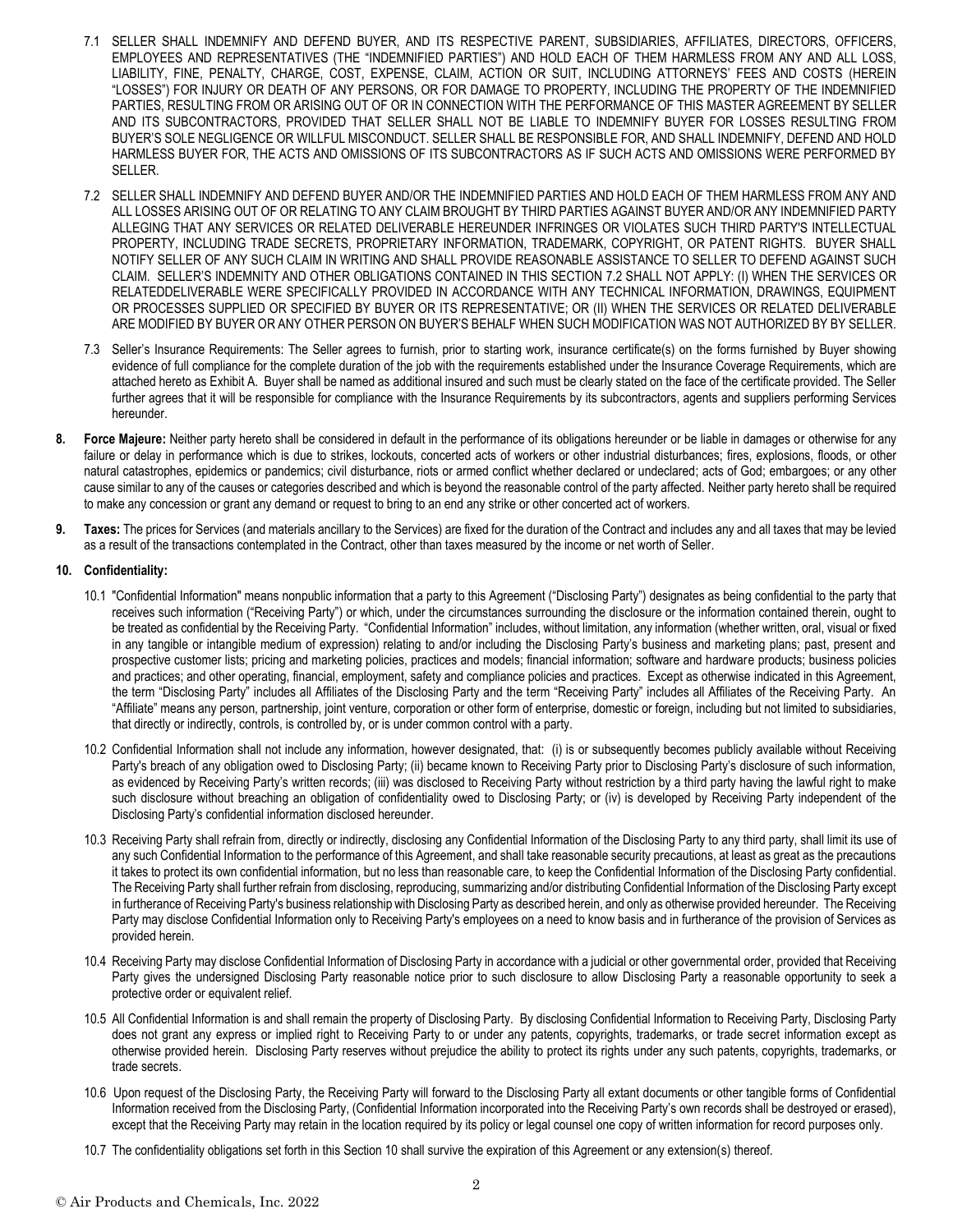#### **11. General Provisions:**

- 11.1 Each Contract, together with this Master Agreement which is incorporated by reference therein, constitutes the entire agreement between the parties relating to the subject matter of such Contract. This Master Agreement and each Contract is subject to acceptance by a duly authorized representative of Buyer. Seller shall be deemed to have accepted and agreed to any Purchase Order issued hereunder on the date of the issuance of its order acknowledgement or its commencement of any work relating to the provision of Services hereunder, whichever shall first occur. No terms and conditions in any form of order acknowledgment or other acceptance forms of Seller, even if referencing this Master Agreement or such Contract, shall add to, delete from or otherwise alter the terms hereof or of any Contract. No modification or waiver of this Master Agreement or any Contract shall bind Buyer unless in writing and signed and accepted by Buyer, with the exception of modifications to this Master Agreement appropriately implemented in accordance with Section 1 herein.
- 11.2 Seller acknowledge that products, software, and technical information (including, but not limited to, Service, technical assistance and training) provided under this Master Agreement may be subject to import and export laws and regulations of the United States of America and other countries. Seller warrants that all such products, software and technical information was procured by Seller in compliance with all such import or export laws, rules and regulations. Upon request, Seller shall promptly provide, free of charge; a Certificate of Origin; if U.S. origin a Manufacturer's Affidavit; or, if qualified, a Free Trade Certificate of Origin, in each case which states that the goods or Services originate in a beneficiary trade country or qualifies for preferential treatment (e.g. Free Trade Agreement Certificates, Long Term Supplier Declarations).
- 11.3 Neither this Master Agreement nor any Contract may be assigned by Seller without the prior written consent of Buyer. No permitted assignment of this Master Agreement or any Contract shall relieve the assignor or any of its obligations or liabilities hereunder. Any assignment in violation of this section shall be void.
- 11.4 If any provision of this Master Agreement or any Contract is held invalid by any court of competent jurisdiction or applicable government agency, all other provisions thereof shall continue in full force and effect.
- 11.5 No waiver of any right or failure to exercise any remedy with respect to any matter or event subject to this Master Agreement or a Contract shall be deemed to be a waiver of such right or remedy with respect to any other matter or event, or to constitute a precedent for purposes of interpretation of this Master Agreement or any Contract.
- 11.6 This Master Agreement and each Contract shall be governed by and construed according to the laws of the Commonwealth of Pennsylvania, U.S.A., without giving effect to its conflicts of law provisions. Venue with respect to any claim relating to the applicability, enforcement or interpretation of this Master Agreement or any Contact shall be located exclusively within the federal and state courts within the geography of the United States District Court for the Eastern District of Pennsylvania. The parties agree to the personal jurisdiction of such courts. The parties must bring any claim in the respective party's individual capacity, and not as a plaintiff or a class member in any purported class, collective, representative, multiple plaintiff, or similar proceeding ("Class Action"). The parties expressly waive any ability to maintain any Class Action in any forum. EACH PARTY HERETO WAIVES, TO THE FULLEST EXTENT PERMITTED BY LAW, ANY RIGHT IT MAY HAVE TO A TRIAL BY JURY IN RESPECT OF ANY LITIGATION ARISING OUT OF, UNDER OR IN CONNECTION WITH THIS MASTER AGREEMENT. EACH PARTY HERETO (A) CERTIFIES THAT NO REPRESENTATIVE, AGENT OR ATTORNEY OF ANY OTHER PARTY HAS REPRESENTED, EXPRESSLY OR OTHERWISE, THAT SUCH OTHER PARTY WOULD NOT, IN THE EVENT OF LITIGATION, SEEK TO ENFORCE THE FOREGOING WAIVER AND (B) ACKNOWLEDGES THAT IT HAS BEEN INDUCED TO ENTER INTO THIS MASTER AGREEMENT BY, AMONG OTHER THINGS, THE MUTUAL WAIVERS AND CERTIFICATIONS IN THIS SECTION.
- 11.7 This Master Agreement may be executed in one or more counterparts all of which will be deemed an original and all of which taken together will constitute one and the same instrument. Electronic documents and signatures will be permitted in substitution for paper-based documents and signatures. The parties represent and acknowledge that they both have participated in the preparation and drafting of this Master Agreement and any Contract hereunder, and have each given their approval to all of the language contained in this Master Agreement and Contract, and it is expressly agreed and acknowledged that if either party later claims that there is an ambiguity in the language of this Master Agreement or any Contract, there shall be no presumption that such ambiguity be construed for or against either party hereto.
- 11.8 Seller agrees to comply with all laws, rules and regulations, including but not limited to all anti-bribery and anti-corruption laws, rules and regulations, that may be applicable to the transactions contemplated herein.
- 11.9 Seller shall not publicize or market its relationship with Buyer, nor disclose the existence of this Agreement to third parties, nor use any Buyer trademarks, logos, likeness, or name, without the prior written consent of Buyer.
- 11.10 Seller shall abide by the Air Products' Human Rights Policy and all applicable national laws and international treaties concerning human rights, labor rights, and human trafficking and slavery. Consistent with the United Nations Universal Declaration of Human Rights and the International Labor Organization's Declaration on Fundamental Principles and Rights at Work, Seller shall endeavor to prevent, mitigate, and account for the impacts of its activities in connection with the transactions contemplated by the Purchase Order on the human rights of individuals directly or indirectly affected by their supply chains.

Buyer reserves the right to conduct a due diligence review to confirm Seller's compliance with this Section 11.10. Seller shall cooperate with any reasonable due diligence requests of Buyer. If Buyer is not satisfied that Seller is in compliance with this Section 11.10, Buyer reserves the right to suspend or terminate the Purchase Order. Buyer does not assume a duty under this Section 11.10 to monitor Seller including, without limitation, for compliance with laws or standards regarding working conditions, pay, hours, discrimination, forced labor, or child labor.

#### **12. Changes Extras and Claims:**

A. Buyer may, at any time, by a written agreement duly signed by Buyer's designated representative and without notice to any sureties, make any changes in, additions to or deletions from the work to be performed under this Agreement provided that such changes, additions or deletions are reasonably related to the original scope of the work hereunder. If any such changes, additions or deletions so ordered cause an increase or decrease in the cost to the Seller of its performance hereunder or in the time required for performance, an equitable adjustment shall be made on the basis of such increase or decrease and this Agreement shall be modified in writing accordingly; provided, that (a) in the case of any addition to or deletion from any portion or portions of the work for which a unit price is specified in this Agreement, any such addition or deletion shall be made solely on the basis of such unit price, (b) in case of any addition to any portion or portions of the work for which no unit price is established, the increase in the consideration payable hereunder, if any, shall be on the basis of a mutually agreed upon fixed price, or on the basis of a time and material charge as provided in the Agreement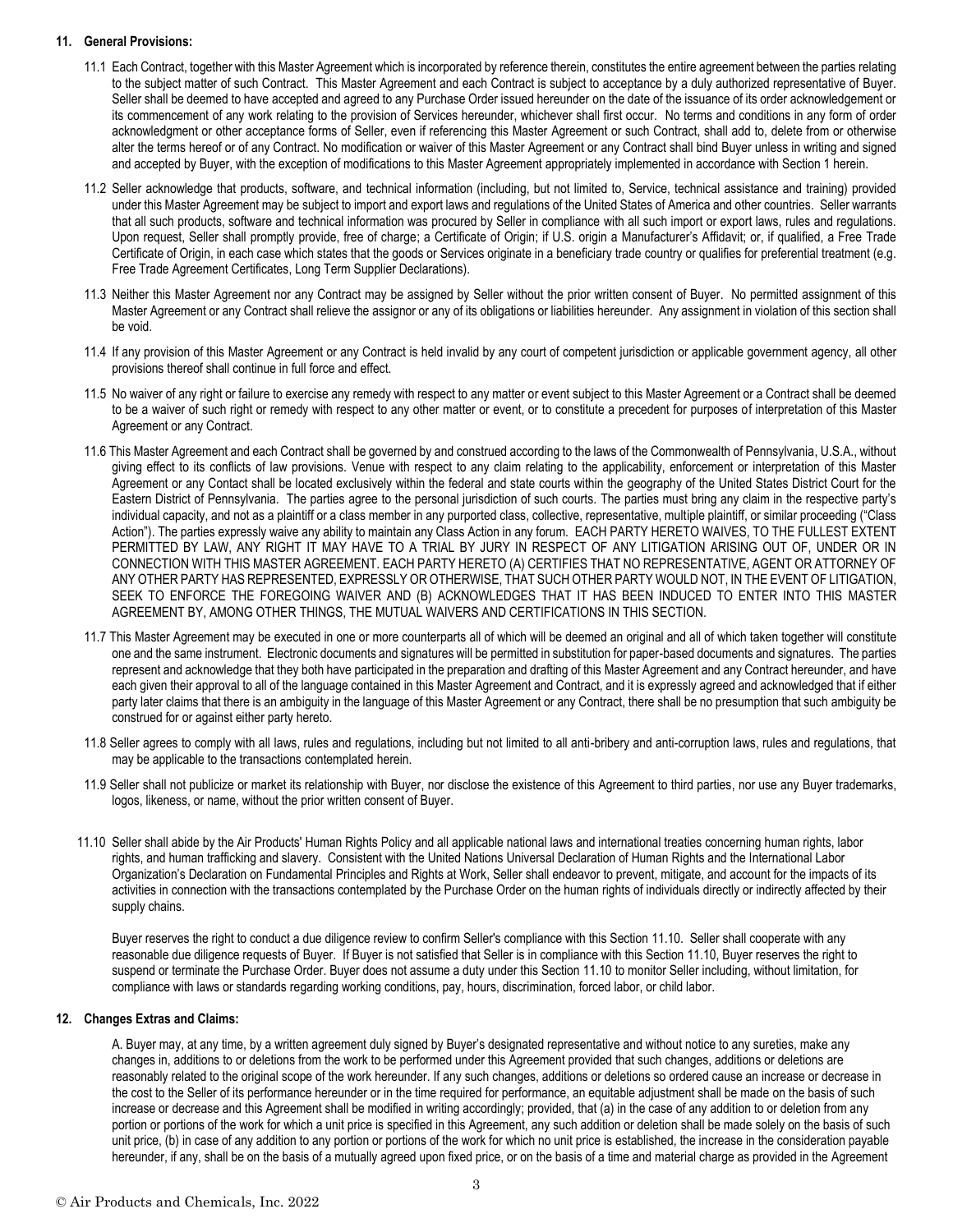and (c) in case of any deletion to any portion or portions of the work for which no unit price is established, Buyer shall be entitled to a credit based upon the resulting decrease in the Seller's costs of performance hereunder, without any deduction from such credit on account of any loss by the Seller of any expected or anticipated profits, whether or not relating to the deleted work, any claim for which the Seller hereby expressly waives and releases. In the event Buyer and Seller cannot agree to a mutually acceptable fixed price as described in (b) above, a guaranteed maximum price will be established by Buyer in writing and the Seller shall perform the work on a time and material basis, however, Buyer shall in no event be liable for any amount in excess of the guaranteed maximum price as established or modified by Buyer in writing.

B. Any claim by the Seller for an adjustment under this Article must be asserted in writing within ten (10) calendar days from the date a change is ordered. Even though the parties may fail to agree upon the extent or amount of adjustment hereunder, the Seller shall nevertheless proceed promptly and diligently with the prosecution of the work as so changed; provided however, that Seller shall not be deemed to prejudice its claims to an adjustment by so proceeding. If Seller desires to submit a claim for an adjustment under this Article for some reason other than a change in the scope of work, including but not limited to claims for delay, acceleration or productivity impacts, notice of Seller's intent to make such claim shall be made within ten (10) calendar days from the date Seller intends to allege that the work was impacted.

C. If any extra, additional or different work is performed by the Seller without a previous written Agreement therefore, signed by Buyer's duly authorized representative, no addition to the consideration provided in this Agreement shall be made on account of such extra, additional or different work, and the Seller shall be conclusively deemed to have waived and released any claim for extra or additional compensation therefore, or for any damages in connection therewith.

#### **13. Anti-Corruption / Code of Conduct**

13.1 Seller represents, warrants, and covenants, on behalf of itself and the Seller Group (defined below):

13.1.1 Seller has read, understands, and will comply with all Anti-Corruption Laws. "**Anti-Corruption Laws**" mean any applicable foreign or domestic anti-bribery and anti-corruption laws, regulations, rules, or orders, as amended from time to time, and shall always include for purposes of this Agreement the U.S. Foreign Corrupt Practices Act ("**FCPA**") and UK Bribery Act 2010 ("**UKBA**") as each may be amended irrespective of the location of any performance or nationality or residence of the parties.

13.1.2 No employee, officer, director, representative or agent of Seller, or of any of Seller's parents, subsidiaries, partners, or affiliates (collectively, the "**Seller Group**"), is a "Government Official or Entity". "**Government Official or Entity**" shall include any governmental, military, political or public international organization or entity, or any department, subdivision, agency, or instrumentality of the same, including any state or government-owned or controlled business or entity, any political party, or any officer, employee, or candidate for office of any of the foregoing, or any person acting for or on behalf of any of the foregoing.

13.1.3 Seller Group has not and will not, directly or indirectly, pay, give, promise, or offer (or authorize any of the foregoing) any money, gifts or anything of value to any Governmental Official or Entity or to any other person, or accept or receive any money, gifts, or anything of value, for purposes of: obtaining or retaining business for or with, or directing business to, any person, including, without limitation, Buyer (or its affiliates or agents); influencing any official act, decision or omission of any Government Official or Entity; inducing any Government Official or Entity to do or omit to do any act in violation of its lawful duty; or securing any improper advantage.

13.1.4 Except as previously disclosed by Seller to Buyer in writing, (i) there have been no accusations, allegations, claims, investigations, informal inquiries, indictments, prosecutions, charges, or other enforcement actions against the Seller Group relating to bribery, corruption, money laundering, fraud, obstruction of justice, racketeering, or any other legal or ethical violation, and (ii) Seller Group has never violated any Anti-Corruption Law or caused any other party to be in violation of any Anti-Corruption Law.

13.1.5 Seller shall promptly notify Buyer in writing in the event that any of the foregoing representations or warranties are not true or are no longer true, or in the event of a breach of any of the foregoing representations, warranties, and covenants. Seller shall reaffirm compliance in writing if requested by Buyer at any time.

13.2 Seller will maintain financial books and records that timely, completely, fairly and accurately reflect in reasonable detail all financial transactions, in accordance with all applicable laws, including the Anti-Corruption Laws, and shall maintain such books and records for at least three years after the expiration or termination of the Purchase Order, and Seller agrees that Buyer, or its outside auditors, shall be permitted upon request to audit Seller's books, accounts, records and invoices and accompanying documentation for compliance with any applicable Anti-Corruption Laws. Seller agrees to cooperate fully in any audit or in connection with any investigation regarding any potential violations of the Anti-Corruption Laws in connection with the Purchase Order.

13.3 Seller shall ensure that all members of the Seller Group comply with the covenants in this Section. Seller additionally agrees that it shall "flow down", for the express benefit of Buyer (and its affiliates), all of the provisions in this Section to any Seller or subcontractor of the Seller performing work in relation to the Purchase Order. Seller shall ensure that any such Seller or subcontractor agrees to comply with and be bound by the provisions of this Section, and Seller shall be liable to Buyer (and its affiliates) for any violations, breach, or non-compliance by any of Seller's vendors or subcontractors.

13.4 Seller understands and agrees that any misrepresentation, breach, or violation under this Section shall constitute a material breach of the Purchase Order entitling Buyer to terminate the Purchase Order for cause and to withhold further performance without prejudice to any other rights or remedies available under the Purchase Order or at law or in equity. Buyer may also suspend performance or withhold payments if it has a good faith belief that Seller has violated, intends to violate, or may have violated any Anti-Corruption Laws. SELLER SHALL DEFEND, INDEMNIFY AND HOLD BUYER (AND ITS AFFILIATES) HARMLESS FROM AND AGAINST ANY CLAIMS, COSTS, LOSSES, PENALTIES OR DAMAGES OF ANY KIND, INCLUDING ATTORNEY FEES, ARISING FROM OR RELATING TO ANY MISREPRESENTATION, VIOLATION OR BREACH BY SELLER OR ANY MEMBER OF THE SELLER GROUP OR ANY PERSON OR ENTITY ACTING ON THEIR BEHALF OF ANY OF THE PROVISIONS UNDER THIS SECTION.

13.5 Seller agrees to abide by Buyer's Code of Conduct in connection with the transactions contemplated by the Purchase Order and in its dealings with Buyer. The Buyer's Code of Conduct is available for review by accessing [www.airproducts.com/codeofconduct.](http://www.airproducts.com/codeofconduct.)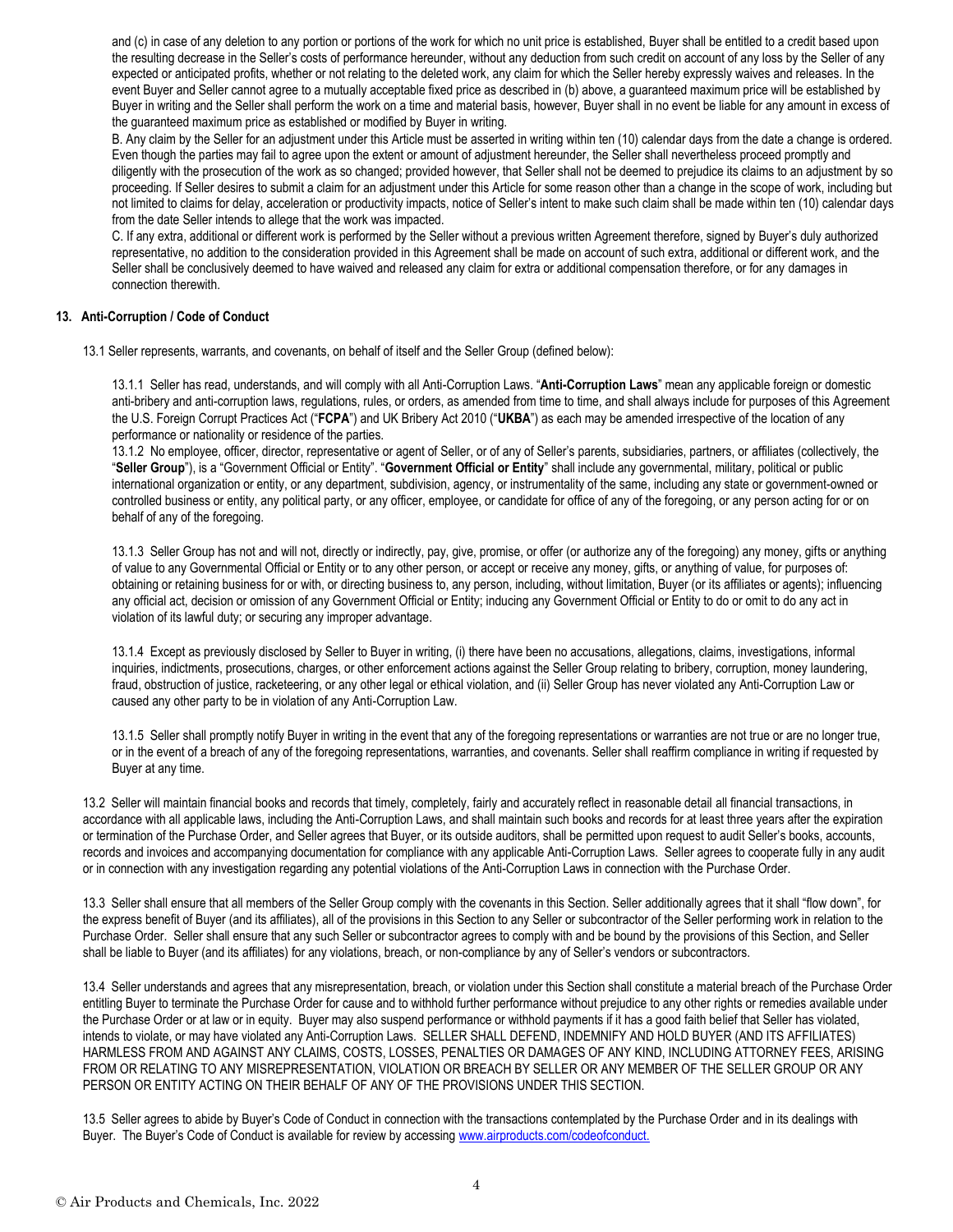13.6 Seller shall abide by the Air Products' Human Rights Policy and all applicable national laws and international treaties concerning human rights, labor rights, and human trafficking and slavery. Consistent with the United Nations Universal Declaration of Human Rights and the International Labor Organization's Declaration on Fundamental Principles and Rights at Work, Seller shall endeavor to prevent, mitigate, and account for the impacts of its activities in connection with the transactions contemplated by the Purchase Order on the human rights of individuals directly or indirectly affected by their supply chains.

Buyer reserves the right to conduct a due diligence review to confirm Seller's compliance with this Section 13.6. Seller shall cooperate with any reasonable due diligence requests of Buyer. If Buyer is not satisfied that Seller is in compliance with this Section 13.6, Buyer reserves the right to suspend or terminate the Purchase Order. Buyer does not assume a duty under this Section 13.6 to monitor Seller including, without limitation, for compliance with laws or standards regarding working conditions, pay, hours, discrimination, forced labor, or child labor.